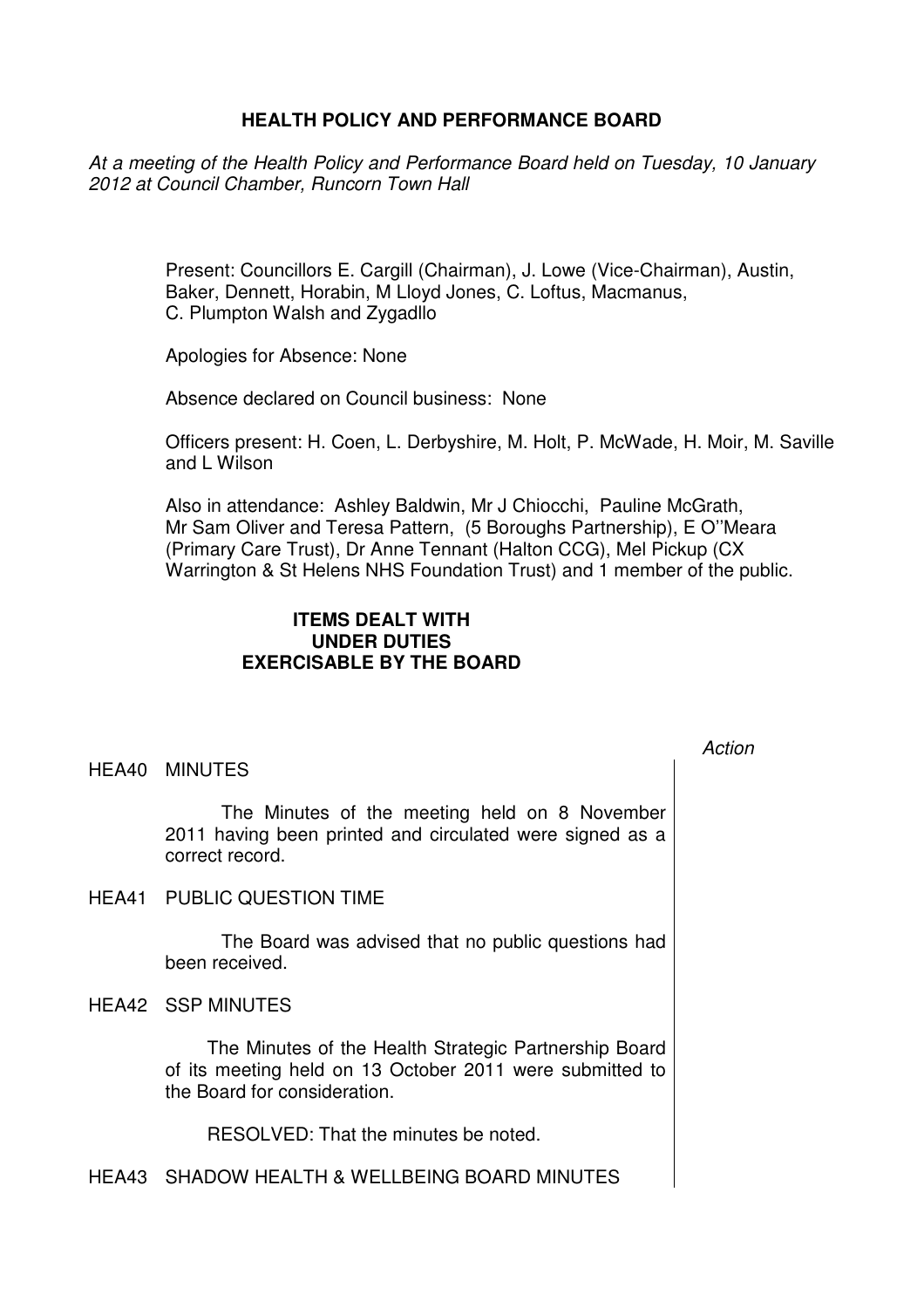The Minutes of the Shadow Health and Wellbeing Board of its meeting held on 5 December 2011 were submitted to the Board for consideration.

RESOLVED: That the minutes be noted.

(Note: Councillor M Lloyd Jones declared a Personal Interest in the following item of business due to her husband being a Non Executive Director of Halton and St Helens Primary Care Trust.)

HEA44 WARRINGTON & HALTON HOSPITALS NHS FOUNDATION TRUST (PRESENTATION)

> The Board received a presentation from Mel Pickup, Chief Executive, Warrington and Halton NHS Foundation Trust which:-

- Outlined the following developments that had taken place in 2011/12:-
	- A new political landscape The Health Social Care Bill - the NHS Architecture had been reconfigured, the demise of the PCT's – advent of Clinical Commissioning Groups, PCT Clusters and SHA Clusters;
	- The economic pressures  $-$  a £13m improvement programme;
	- Business as usual high quality, safe healthcare, targets and regulatory compliance;
	- Clinical and service developments Elective work moves to Halton, the Vascular Services Review; Urgent Care Centre, the Repatriation of Cardiac Interventions and the accreditation of Endoscopy Services;

 Set out future developments in Warrington and Halton in 2012/13 as follows:-

- A continuing emphasis on quality and safety as outlined in the quality report;
- Preparing for the economic challenges ahead – doing things differently;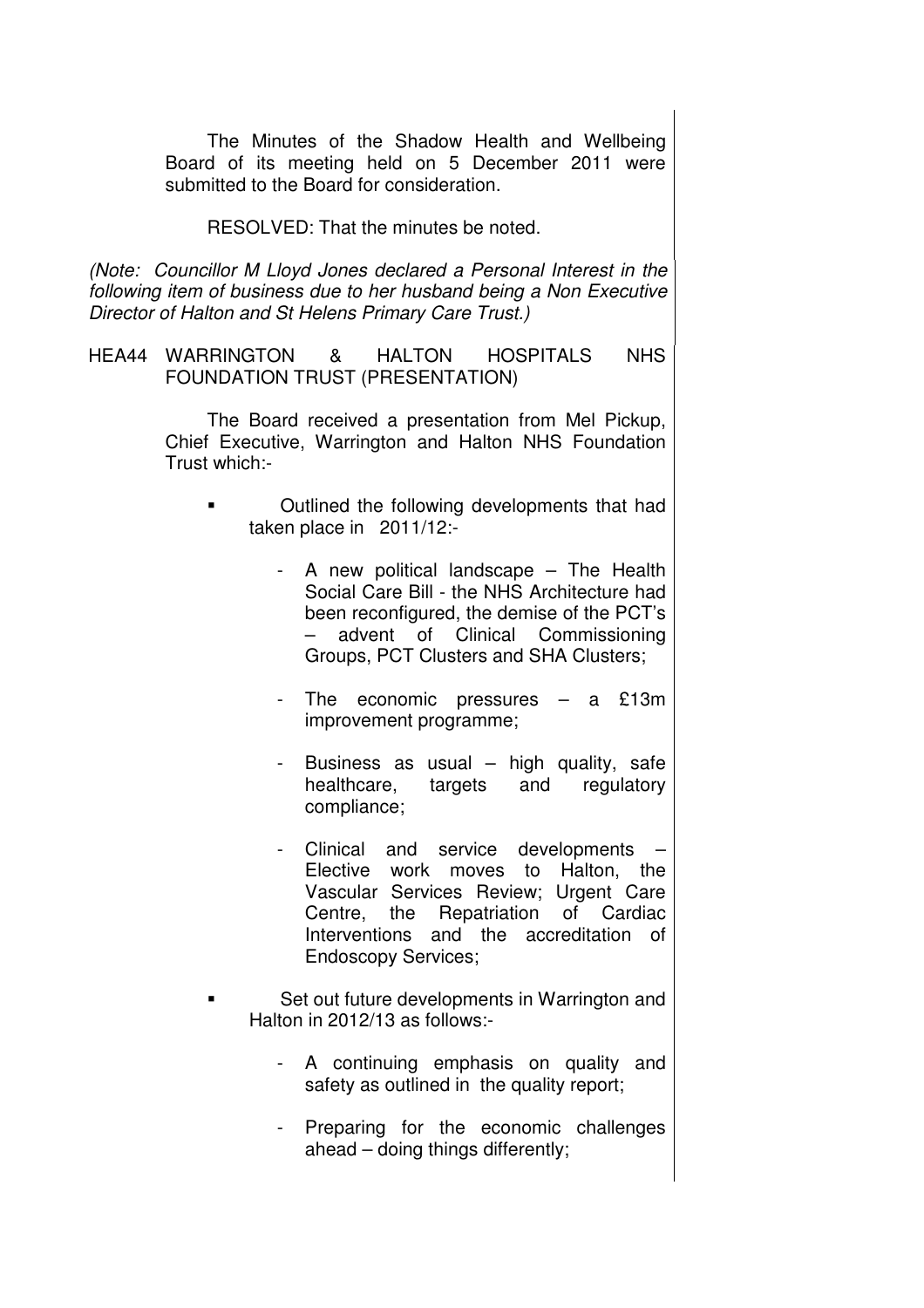- Change programmes coming into place rostering, remodelling of admin functions for greater efficiency;
- A continued investment in new and improved services;
- Working with GP commissioners;
- Highlighted the following key issues:-
	- The vascular services review outcome;
	- Musculoskeletal services development;
	- Halton campus development and the ISTC building;
	- Improvements to car parking, catering and other patient services; and
	- The development of community based outpatient services; and
- Set out the following conclusions:-
	- The changes were some of the most challenging times in NHS history;
	- A magnitude of financial savings would be required and would force difficult choices to be made;
	- There would be no compromise on service quality and safety;
	- Partner bodies were equally challenged The Health Summit and Health and Wellbeing Board; and
	- Collaboration would need to take place with other health care providers.

 The Chairman of the Board reported that they did not agree with the proposals for the vascular services review and that there should be three centres of excellence not two. In addition, she reported that a joint Overview and Scrutiny Board had been established with Warrington and St Helens to consider the proposals and the first meeting would take place at 2 pm on 23 January 2012 in Warrington Town Hall.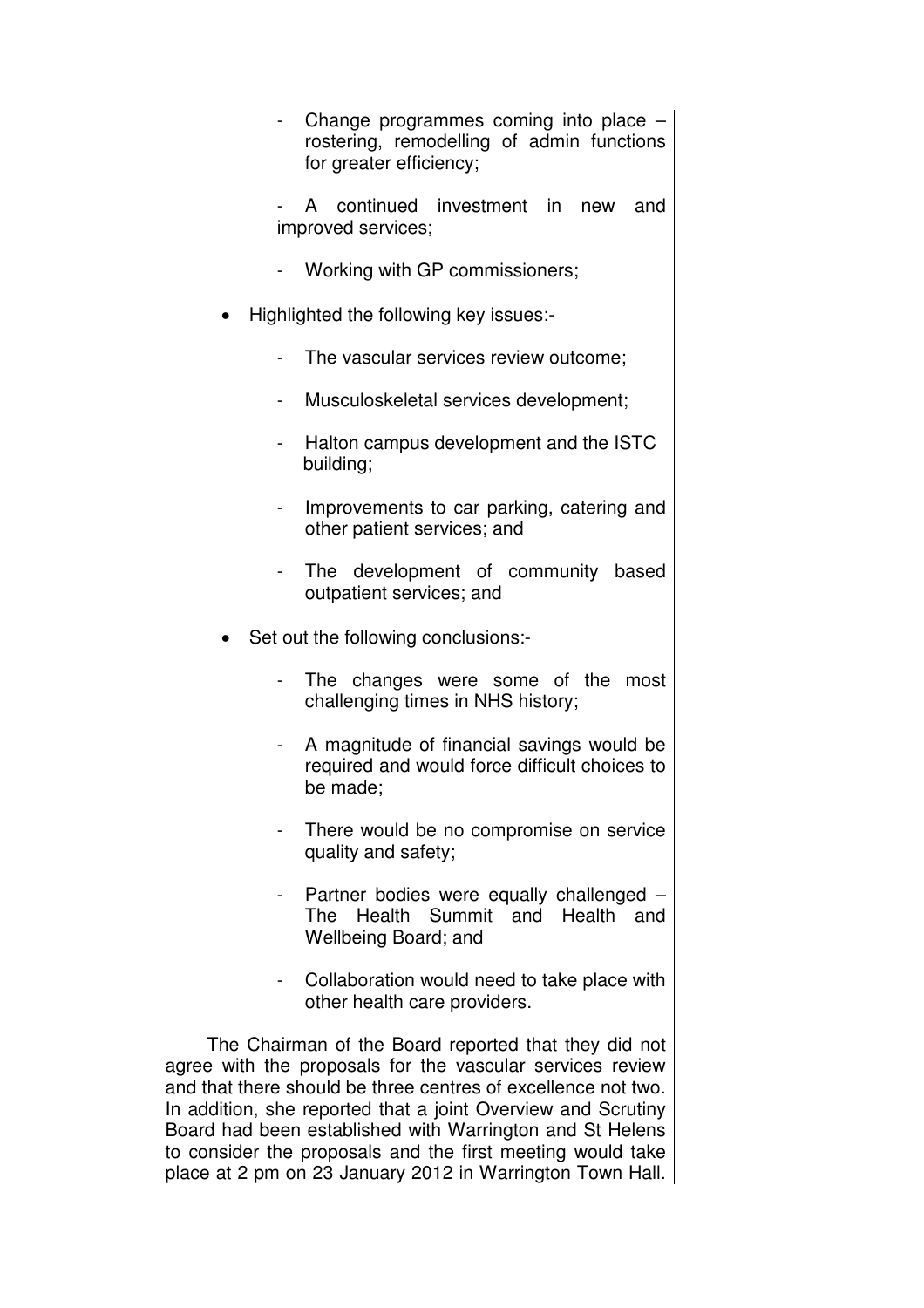She indicated Manchester was establishing three centres and had a similar population. They and other areas had used a different criteria (75 not 100) and the same criteria should have been used.

The following comments arose from the discussion:-

- It was noted that endoscopy services would operate from the Warrington site as the Halton site did not meet the criteria. However, it was also noted that work on an elected basis, where clinically possible, would be undertaken at Halton Hospital as it was a much better environment for the patient;
- It was suggested that Halton Hospital could have been utilised more during the refurbishment of Warrington Hospital to minimise the disruption to patients;
- Clarity was sought on future services at Halton Hospital. In response, it was reported that Halton wards had more space, but in the current economic climate, any additional new build would not be viable. However, with the increasing pressures on the Warrington site, consideration was being given to transferring as many services to Halton as possible, providing it was safe to do so. This was being led by clinicians and it was hoped that more medical patients would be treated at Halton Hospital;
- Clarity was sought on how more use could be made of Halton Hospital and it be a made a more viable option and what the Members could do to support this process. It was also suggested that the target for waiting lists were being reduced because if a patient failed to attend, they would be taken off the waiting list and would have to start the referral process again via their GP. In response, it was reported that the target for waiting lists was being achieved and the time people had to wait had significantly reduced in comparison to a few years ago. It was reported that the hospital were also working closely with GP Commissioners to enable them to become the preferred health provider in the future;
- It was noted that if an operation was not funded by the NHS as it did not meet the criteria, the patient could choose to pay for it. It was also noted that the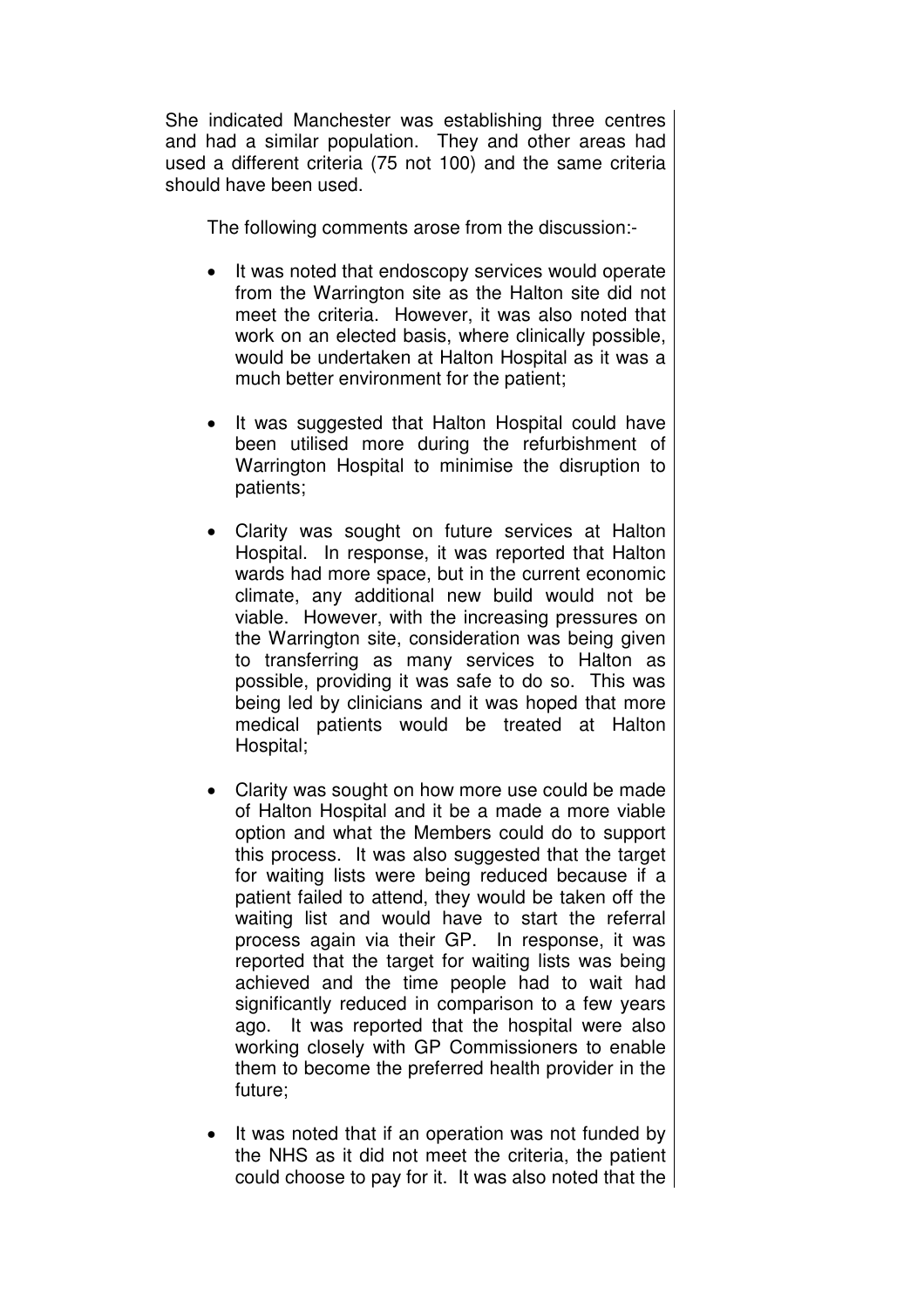patient would not be offered private facilities and would therefore be charged at the NHS tariff rate which was lower than the private sector as the patient would be treated as an NHS patient.

RESOLVED: That

- (1) the presentation and comments raised be noted; and
- (2) Mel Pickup be thanked for her attendance and informative presentation.

# HEA45 RE-DESIGN OF THE ADULT ACUTE CARE PATHWAY AND THE LATER LIFE AND MEMORY SERVICES

 The Board considered a report of the Strategic Director, Communities which gave information of the 5 Boroughs Partnership NHS Foundation Trust proposals to re-design the Adult Acute Care Pathway and the Later Life and Memory services for older people.

The Board was advised that during 2010/2011, 5 Boroughs Partnership NHS Foundation Trust, with the support of Commissioners, had examined the Acute Care Pathway. This process had been led in its initial stages by an expert group of 5 Boroughs clinicians and senior managers, mental health commissioners, social care leads and the GP Clinical Lead for Mental Health. This group reviewed current service configuration, utilisation, care pathways, service pressures and other demands to inform potential adjustments to care pathways across adult and older people services. The intention was to enable improvements in access, quality of care, recovery rates and increased avoidance of acute care bed use and out of area treatments.

The Board was further advised that the Acute Care Pathway re-design related to adult mental health services only. It would include services for older people with a functional illness who access adult services, but did not include services for older people and frail elderly people with mental illness.

It was reported that by re-designing acute care for adults and older people, there was a potential for a reduction in the need for beds across the 5 Boroughs Partnership localities. This may result in a need for estate rationalisation. The proposals, if agreed would lead to a joint Warrington and Halton Assessment Team and Home Treatment,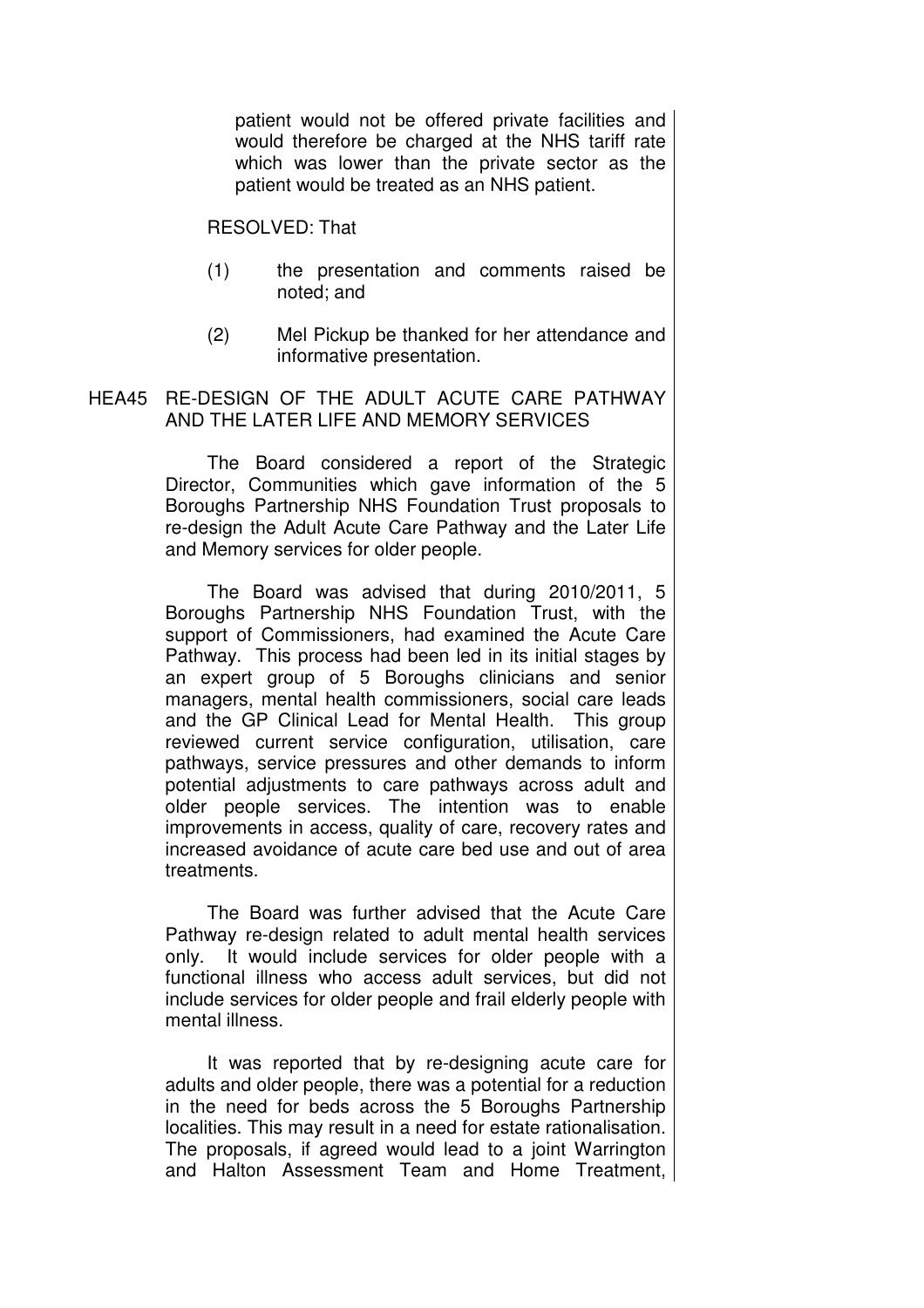alongside six Recovery Services, which were set out in the report.

It was also reported that the Later Life and Memory Service re-design related to older adults mental health services. The model included a proposal to develop a single point of access, which would provide cognitive and functional screening for patients. It was envisaged that this function would considerably reduce the waiting time from referral to service delivery and greatly improve patient experience.

 In this respect, the Board received a presentation from Trust Assistant Directors, Pauline McGrath and Sam Oliver which:-

- **Explained the reasons for change ofthe Later Life** and Memory Services (LLAMS);
- Outlined the LLAMS current services;
- Set out LLAMS proposed services in Halton in the future;
- **Highlighted why the changes to LLAMS would** benefit the residents of Halton;
- **Set out the LLAMS current and proposed** structure;
- Detailed the conclusions to the proposals that it would be clinically led, local project groups would involve all local key players, there would be user and carer involvement throughout and GP and Commissioners were now fully signed up; and
- **Detailed the business activities to support the** change.

In conclusion, it was reported that it had been agreed that there was some additional evidence required to support the model's assertion that Community services would be of sufficient quality to deliver the required levels at the same time as reducing the bed levels. Therefore the 5 Boroughs Partnership would be carrying out a pilot of the changes in Wigan commencing in January 2012.

The following comments arose from the discussion:-

Concern was raised that patients would have to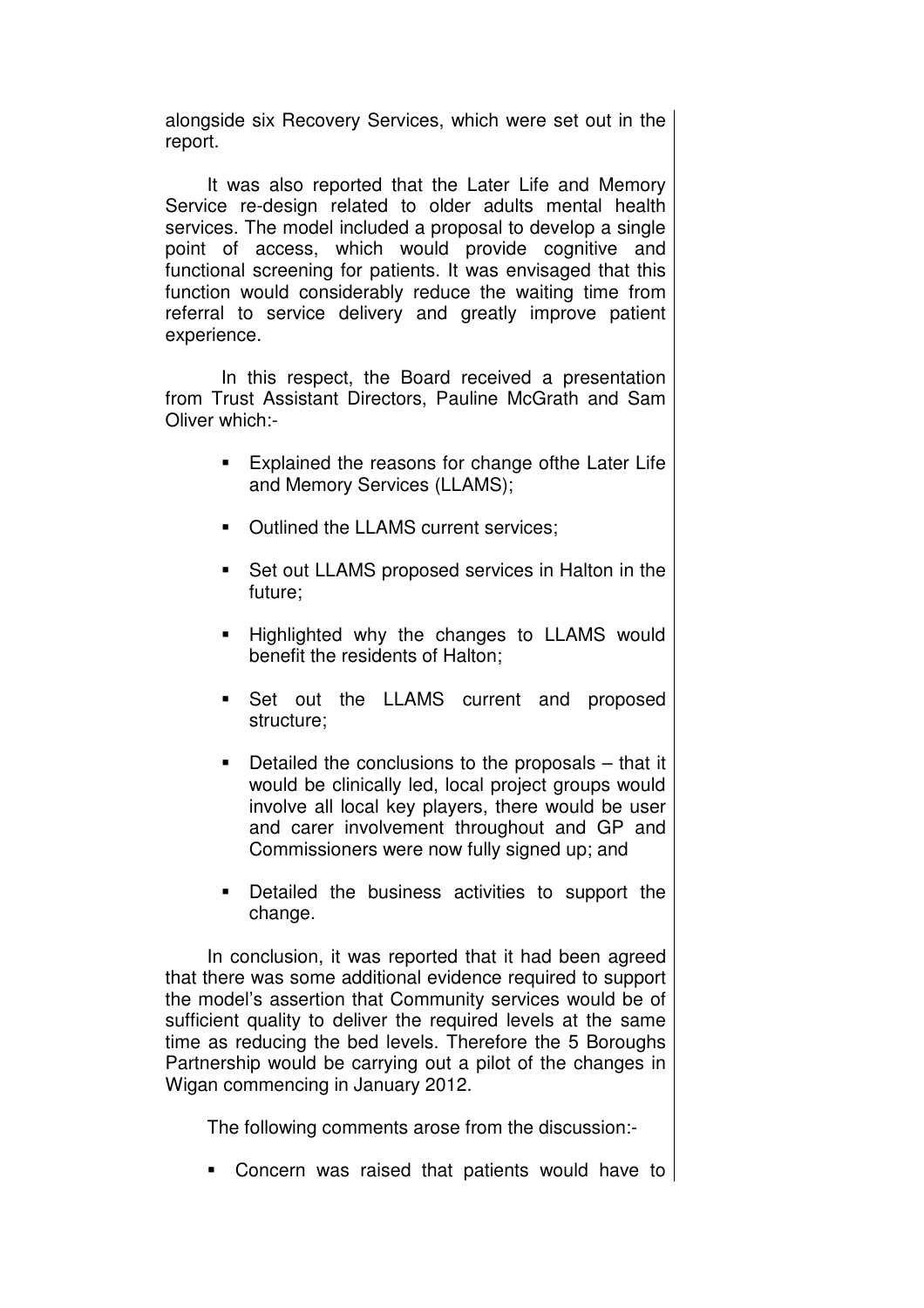travel to Wigan and Warrington to access these services. Concern was also raised re the proposal to reduce the number of beds. In response, it was reported that currently 70% of services were provided in the community. The average time an individual spent as an 'in patient' was 24 days. It was reported that families wanted treatment and to go home as soon as possible. The proposals would provide daily contact in the home and intervention would be at a much earlier stage, which would result in few hospital placements and therefore fewer beds would be required in the future. The scheme was being pilotted in Wigan and would be closely monitored and scrutinised. In addition, it was highlighted that a further report on the outcome of the pilot and proposals for a way forward would be presented to a future meeting of the Board;

- It was suggested that there was still a stigma related to mental health and people could become isolated in the community because of this. In addition, there were young carers in the Borough who would require a break from their caring duties;
- Concern was raised that a lot of older people had no family in the Borough. In response, it was reported that older people would be part of an assessment whereby relevant questions would be asked. It was reported that a lot of work was being undertaken with carers. There was also some very complex people accessing the service who were stressed and who required suitable/appropriate interventions. In addition, it was reported that the Community Mental Health Team were very proactive with service users who required transport. These users were transported to their venues. It was also reported that a lot of people over 65 years of age functioned very well but had anxiety issues and were suffering from depression and needed to be signposting to the correct service;
- Clarity was sought on the reduction of medication in patients with mental health problems. In response, it was reported that because of the restraints medication could put on people and the side effects of such medication, the Government had developed Mental Health policies reducing the use of such medication. However, it was reported that over the last few years with early intervention, patients with dementia had successfully used medication when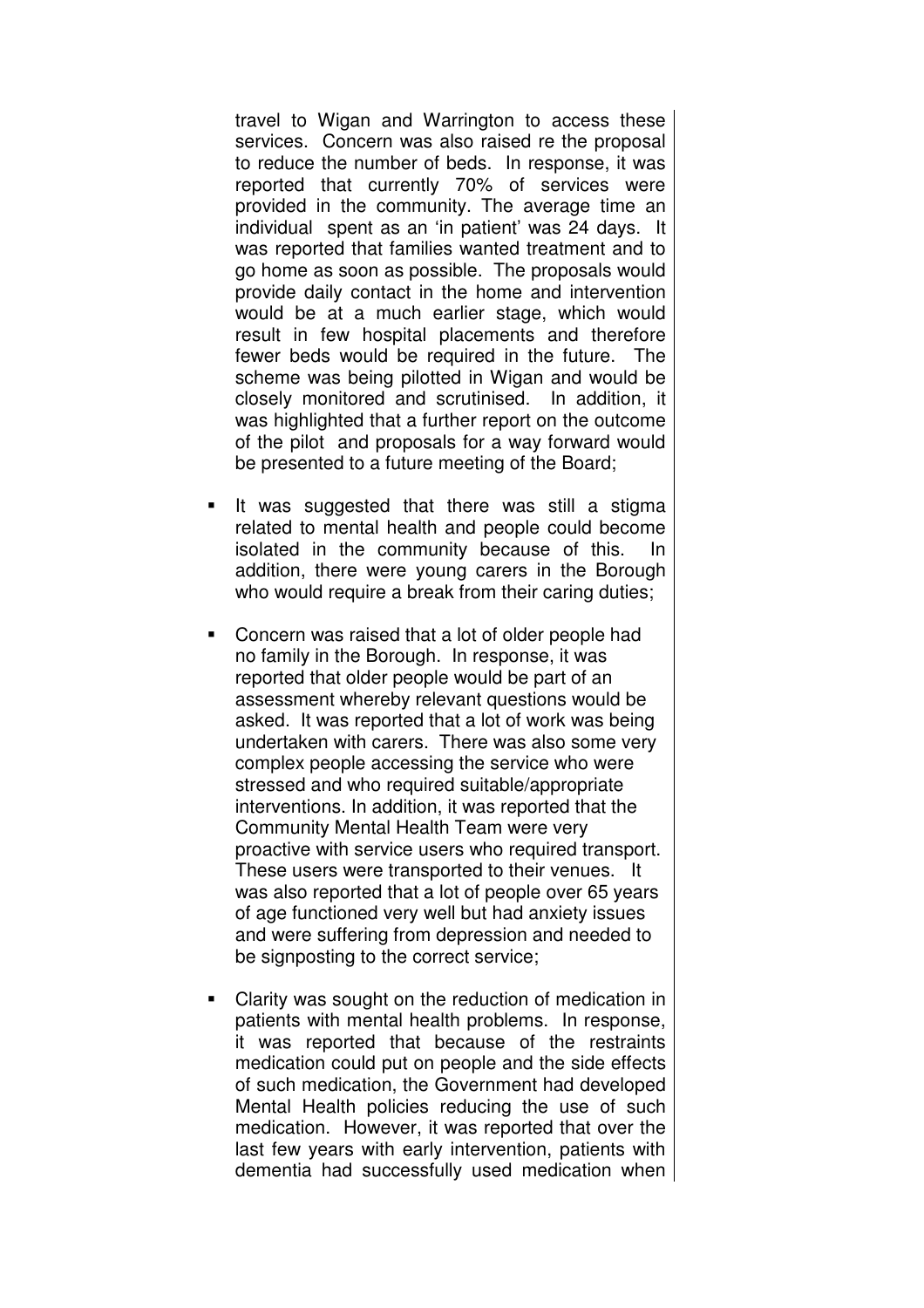appropriate;

- The importance of a good initial assessment, treatment and diagnosis for mental health problems was noted. It was also noted that there would be a 24 hour assessment service;
- It was noted that home treatment was a low qualified clinician who visited a patient 2/3/4 times a day and supported that individual in the home. It was also noted that there were no proposals to close The Brooker Centre or St Johns and they would continue to be used for community services. It was also anticipated that these services would be improved and would remain to provide local services to local residents in Halton to keep patients out of the hospital;
- It was noted that GPs were not trained to recognise dementia and this could lead to it being undiagnosed;
- It was noted that there was a significant number of people with dementia and it was anticipated that 1 in 10/15 people over the age of 65 would have dementia as the population ages. Research was being undertaken and discussions taking place to ensure that the service would meet the need of Halton residents in 2/3 years time. In addition, it was reported that 2/3rds of older people drank alcohol in excess and there was a conference taking place on 27 January 2012, to discuss how the service would deal with this increase;
- $\blacksquare$  It was reported that as a result of the Mersey Gateway, there was a predicted increase in employment and housing developments in the area over the next two years and clarity was sought on whether this had been taken into account. In response, it was reported that the service would need to be flexible enough to deal with the demand and be a 'needs led service'; and
- Clarity was sought on patient choice and the number of people accessing services in Halton from outside the Borough and the impact it would have on the residents of Halton. In response, it was reported that there was flexibility and sensitivities relating to patient choice. It was also reported that there would be incentives to place local people in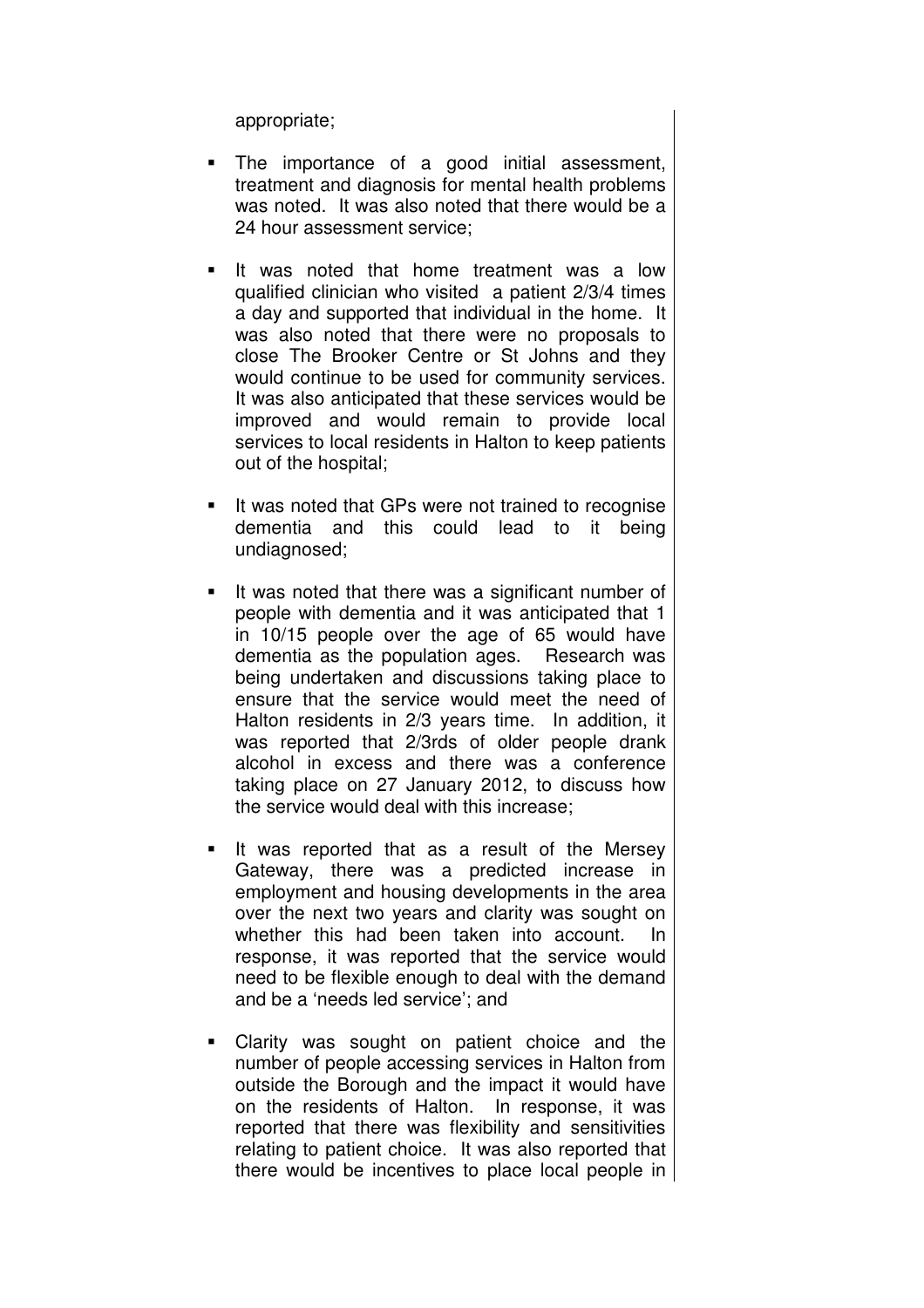local services and protocols drawn up. However, there were some people who preferred to access services outside of their Borough.

RESOLVED: That

- (1) the report and comments made be noted;
- (2) the presentation be received; and
- (3) Pauline McGrath, Sam Oliver, John Chiocchi, Eileen O'Meara, Theresa Patten, Ashley Baldwin and Dr Anne Tennant be thanked for their attendance and informative presentation.

### HEA46 ADULT SOCIAL CARE ANNUAL REPORT

 The Board considered a report of the Strategic Director, Communities which presented the Adult Social Care Local Account.

The Board was advised that in past years all Local Authorities had a duty to report Adult Social Care performance to the Care Quality Commission (CQC) on an annual basis. The annual performance assessment consisted of both performance data and a contextual document which centred on seven outcome areas – detailing achievements in the current year and priorities for the forthcoming year.

 The Board was further advised that CQC's focus had recently changed to an increasingly regulatory role. In light of this, the role of the Department of Health (DoH) had strengthened in relation to the performance management of Councils.

It was reported that to replace the CQC annual performance assessment, the DoH now required Councils to produce a 'Local Account' which reflected annual performance in Adult Social Care, where local residents were the audience, as opposed to a regulatory body. This represented a shift in terms of accountability whereby Councils would become increasingly accountable to their local population, rather than to Central Government.

In addition, it was reported that, in order to reduce the possibility for confusion, it had been agreed that the 'Local Account' be named as the 'Adult Social Care Annual Report'. This followed discussions with other Local Authorities who had steered away from naming the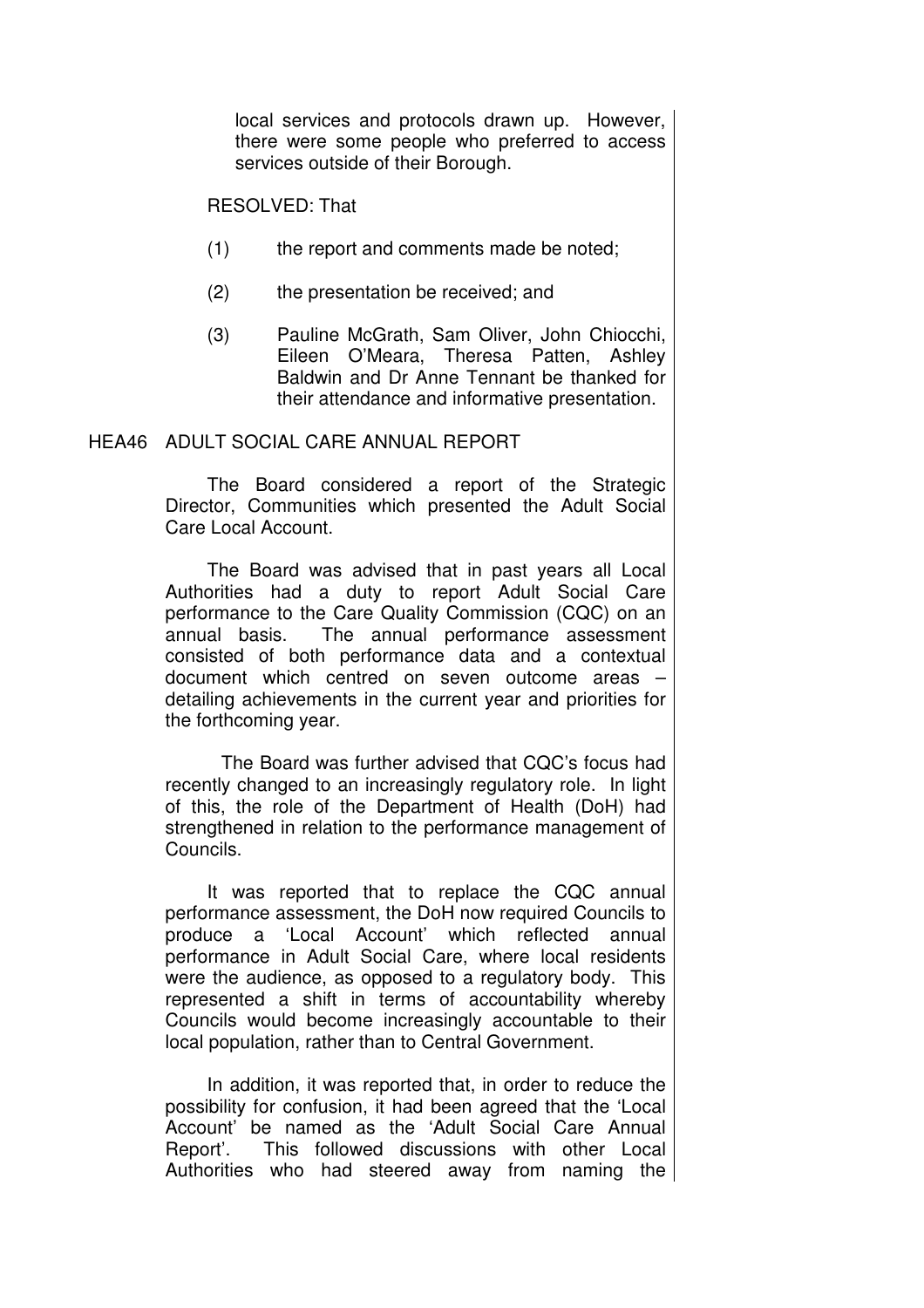document as a 'Local Account', in case the intended audience may not know what a 'Local Account' was. It was perceived that 'Adult Social Care Annual Report' may be more self-explanatory.

It was reported that Appendix 2 to the report set out how the Adult Social Care Annual Report would be published. It would be circulated to all partners and published electronically in line with other Local Authorities.

The Board congratulated Officers on the excellent structure and design of the report.

RESOLVED: That the report be noted.

#### HEA47 HEALTH & WELLBEING STRATEGY

 The Board considered a report of the Strategic Director, Communities which informed Members of the requirement to produce a local Joint Health and Wellbeing Strategy and the process involved.

The Board was advised that one of the functions of the new Health and Wellbeing Board (HWB) was to produce a Joint Health and Wellbeing Strategy. It was reported that the strategy should provide the overarching framework within which commissioning plans for the NHS, Social Care, Public Health and other services which the HWB had agreed were relevant, would be developed.

The Board was further advised that HWB would be required to produce the strategy as part of its statutory responsibilities. In addition, it was reported that the HWB Board would be able to consider whether the commissioning arrangements for social care, public health and the NHS, developed by the local authority and Clinical Commissioning Group respectively, were in line with the Joint Health and Well Being Strategy; and if not, the HWB Board would be able to write formally to the NHS Commissioning Board & the Clinical Commissioning Group or Local Authority leadership.

It was reported that in developing the strategy a range of views would need to be gathered from a wide range of partner organisations especially given the scope and remit of the strategy. It would also be essential to develop ways of involving members of the public in the preparation of the strategy. Members would also have a vital role to play in helping to develop the strategy in conjunction with identifying the priorities for action.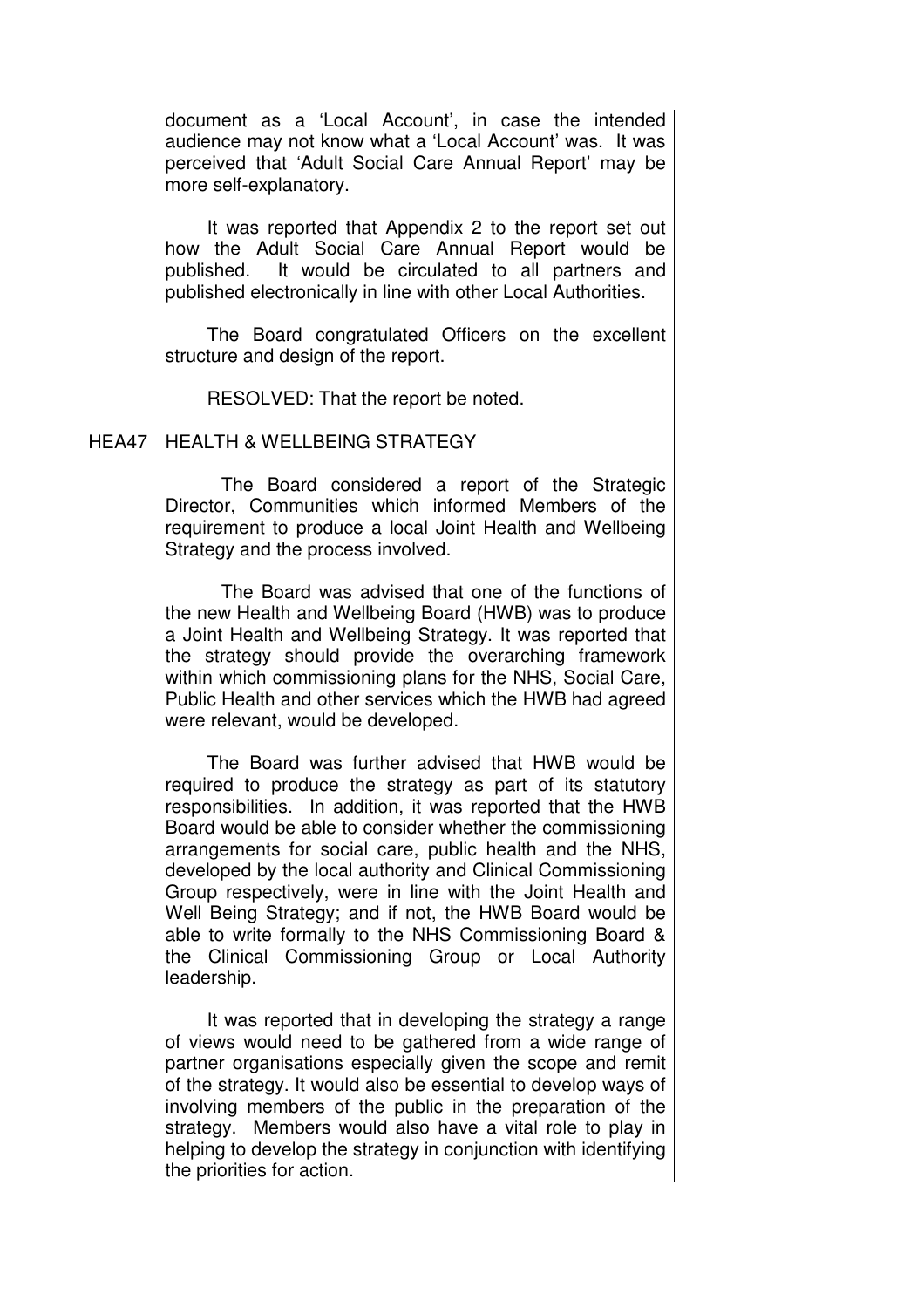In conclusion, it was reported that at a local level Halton had recently updated its Joint Strategic Needs Assessment for Health and Wellbeing and was currently in the process of developing locality needs analyses. Both of these would be used to underpin the Joint Health and Wellbeing Strategy. In addition, some initial scoping work had begun in terms of gathering the evidence base, determining the outline of the strategy and collating best practice (where available) from other areas.

The Board noted the Strategy would be required by the end of July 2012. It was suggested and agreed that the document 'Peeling the Onion' be circulated to all Members of the Board.

RESOLVED: That the report and comment raised be noted.

### HEA48 SAFEGUARDING ADULTS

 The Board considered a report of the Strategic Director, Communities which gave Members an update on the key issues and progression of the agenda for Safeguarding Vulnerable Adults.

The Board was advised that discussion had began, aimed at developing a pilot project in Halton based on the 'Safe Around Town' scheme which was currently running in St Helens. The scheme's purpose was to provide a safe sanctuary for people with learning disabilities in St Helens town centre.

The working group were considering widening the proposed scope of the scheme in Halton to include vulnerable people of all ages and needs in the wider community rather than limiting it to shopping areas.

Halton Speak Out also had a lead role in the project and it was hoped that collaboration could also be achieved with other voluntary groups, community centres and employers.

The report highlighted that a range of issues surrounding dignity had been developed and were attached at Appendix 1 to the report. A report would also be presented to the Safer Policy and Performance Board on 17 January 2012.

The Board noted the various activities that had taken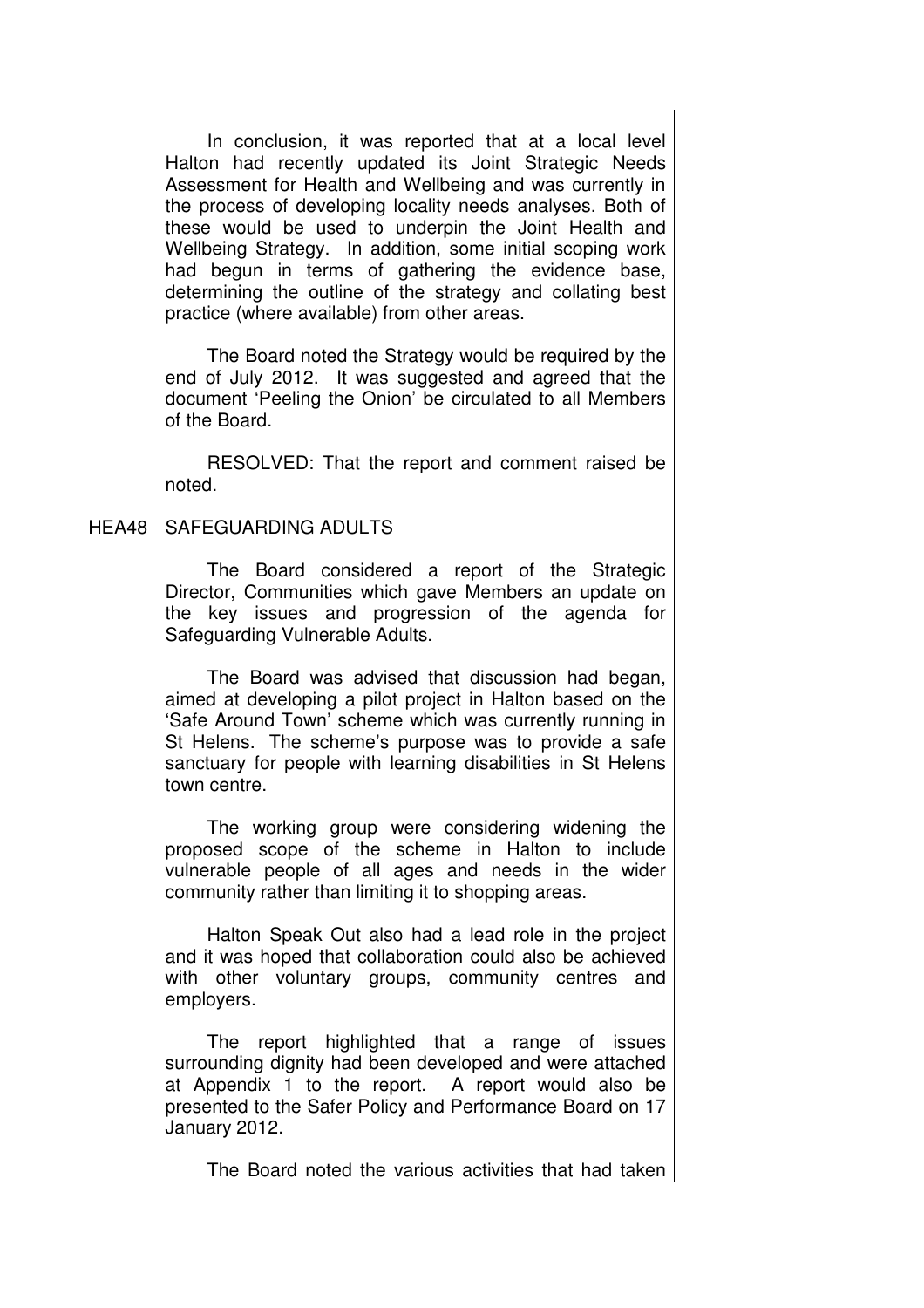place and were set out in paragraphs 3.2 to 3.7 of the report.

RESOLVED: That the contents of the report be noted.

#### HEA49 PERFORMANCE MONITORING REPORTS

 The Board considered a report of the Strategic Director, Policy and Resources regarding the Quarter Monitoring Reports for the second quarter of 2011/12 to September 2011. The report detailed progress against service objectives / milestones and performance targets and described factors affecting the service for:

- Prevention and Assessment; and
- Commissioning & Complex Care.

The Board received and noted a number of questions relating to the performance monitoring reports. It was reported that the questions and responses would be appended to the minutes.

A Member of the Board thanked Officers for the performance on CCC9 – that the Authority had sustained a zero repeat homelessness status.

RESOLVED: That the reports, questions and responses be noted.

# HEA50 POSITIVE BEHAVIOUR SUPPORT SERVICE

 The Board considered a report of the Strategic Director, Communities which gave Members information on the work of the Positive Behaviour Support Service (PBSS).

The Board was advised that the report set out the development, current activities and future direction for the Positive Behaviour Support Service (PBSS). This was a new service with the primary purpose of supporting and improving the lives of children and adults with learning disabilities and/or autism, and who exhibit 'challenging behaviour'. It was reported that such behaviour could include: stereotypical behaviour, self-injury, disengagement or aggression.

The Board was further advised that the consequence of such behaviour could place carers and parents under considerable stress and there tended to be limited opportunities for an ordinary life for the individuals concerned. The PBSS had been established to counter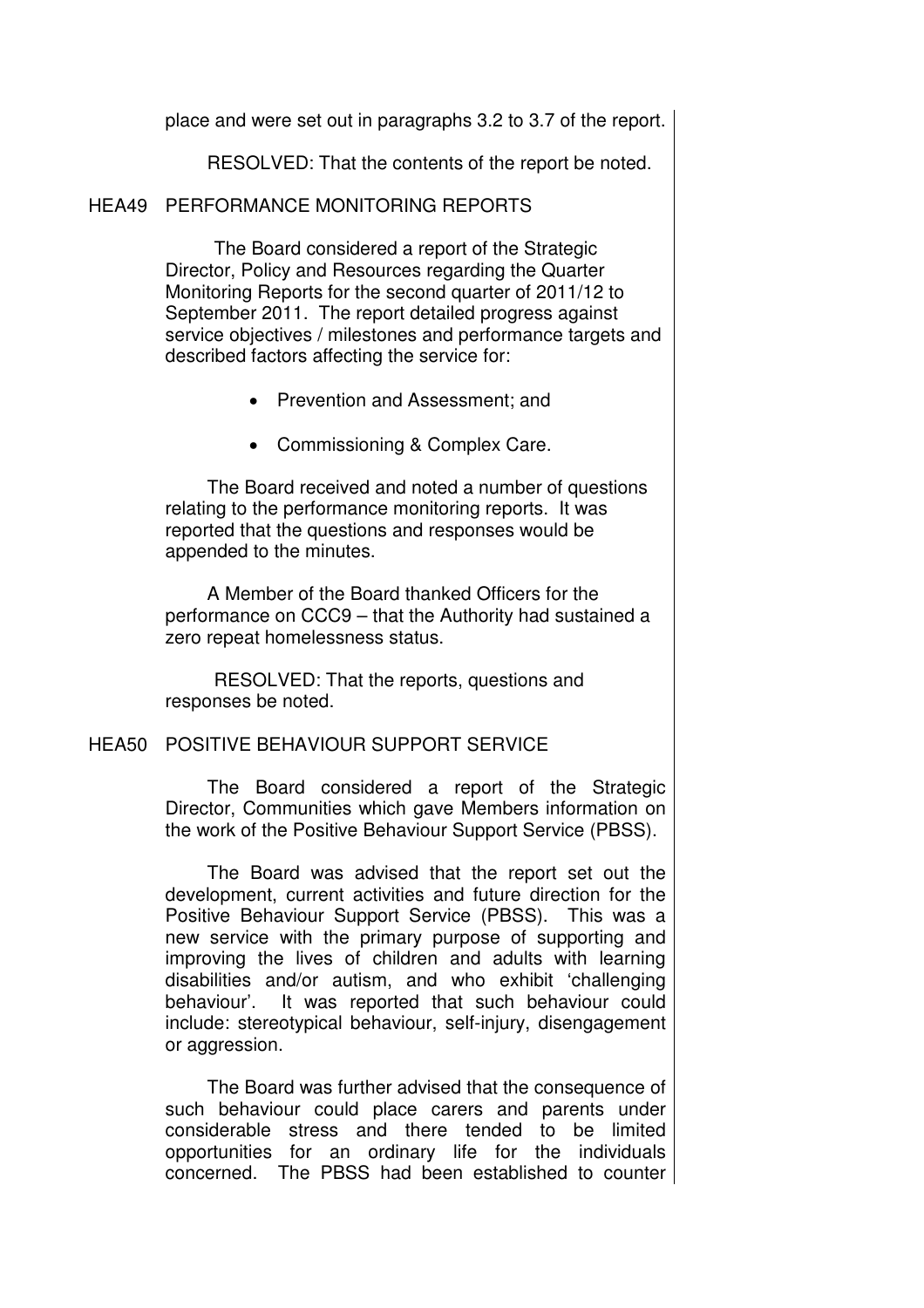such consequences. It was reported that the service was staffed by Board Certified Behaviour Analysts, who held an internationally recognised qualification requiring intensive training and continuous supervision.

It was reported that recruitment for the team had commenced in late 2010 and the full team of 13 had been established in November 2011. The service was funded by St Helens Council (Adults), Knowsley Metropolitan Borough Council, NHS St Helens and Halton Primary Care Trust and Halton Borough Council. The service worked with children and adults in four areas, early intervention, crisis prevention and management, technical support and placement development. Examples of case studies were set out in the report.

In conclusion it was reported that a key issue was related to future funding in that the Primary Care Trust would cease to exist and alternative funding was being explored.

The Board noted the excellent work that was being undertaken by the team.

RESOLVED: That the report be noted.

#### HEA51 STANDING ORDER 51

 The Board was reminded that Standing Order 51 of the Council's constitution stated that meetings should not continue beyond 9 pm

RESOLVED: That Standing Order 51 be waived to allow the meeting to continue beyond 9 pm.

### HEA52 HEALTH POLICY AND PERFORMANCE BOARD WORK PROGRAMME 2012/13

 The Board considered a report of the Strategic Director, Communities which represented the first step in developing a work programme of Topics for the Board to examine during 2012/13.

 The Board was advised that the autism review was near completion and a report would be presented to the 6 March 2012 meeting. It was reported that the Homelessness review would not be completed until March 2012 and a report would be presented to the Board in June 2012.

 After discussion, the Board agreed that a Topic Group be established on Falls Prevention. Members were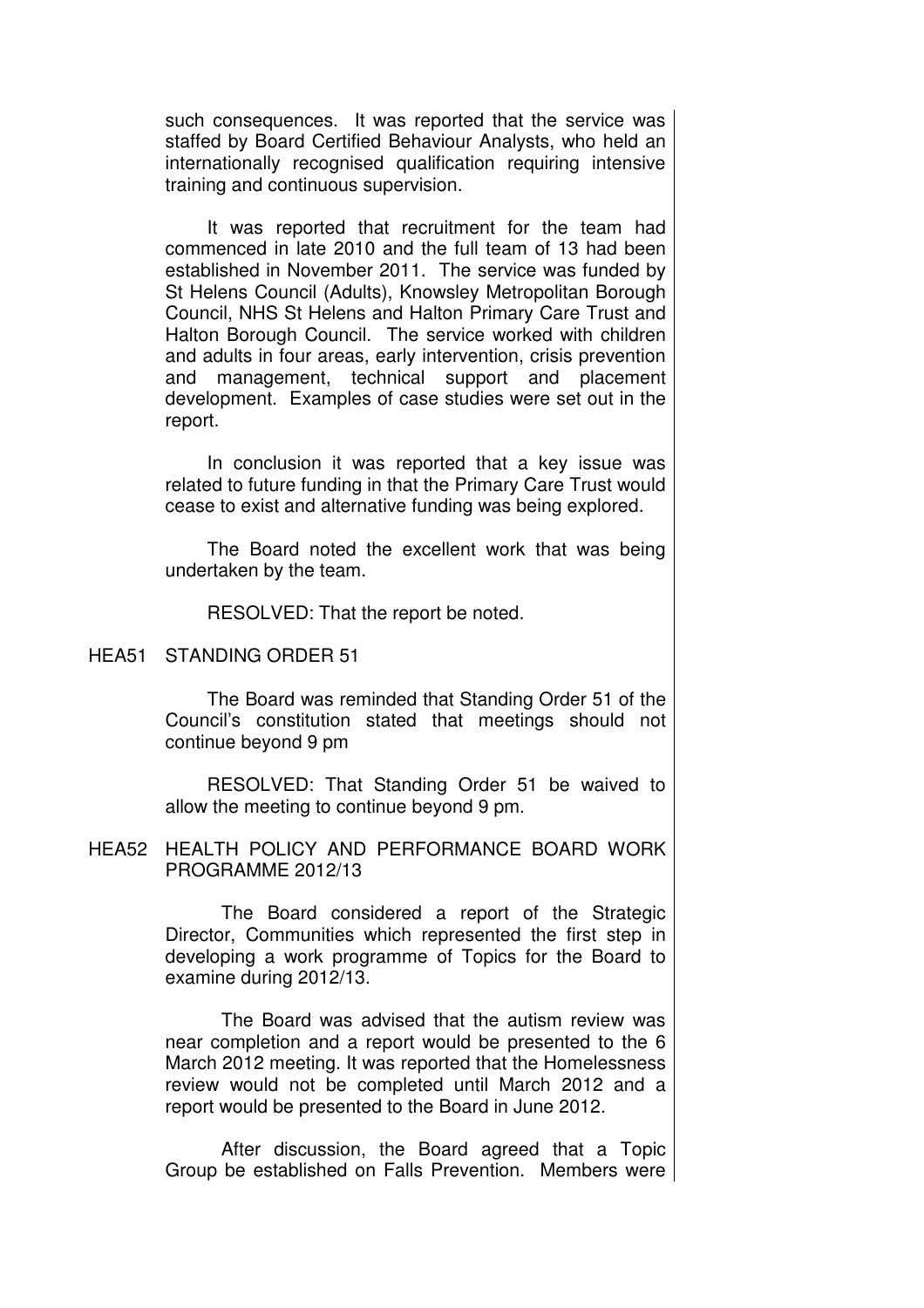|                       | encouraged to email their interest in becoming part of this<br>group to the committee officer as soon as possible. In<br>addition, it was agreed that a topic brief would be presented<br>to the next meeting of the Board. |                                     |
|-----------------------|-----------------------------------------------------------------------------------------------------------------------------------------------------------------------------------------------------------------------------|-------------------------------------|
| <b>RESOLVED: That</b> |                                                                                                                                                                                                                             |                                     |
| (1)                   | a Falls Prevention Topic Group be established;                                                                                                                                                                              |                                     |
| (2)                   | Members indicate their interest in becoming<br>part of this Topic Group via email to the<br>Committee Officer; and                                                                                                          |                                     |
| (3)                   | A Topic Brief be presented to the next meeting<br>of the Board.                                                                                                                                                             | Strategic Director<br>- Communities |
|                       |                                                                                                                                                                                                                             |                                     |

Meeting ended at 9.35 pm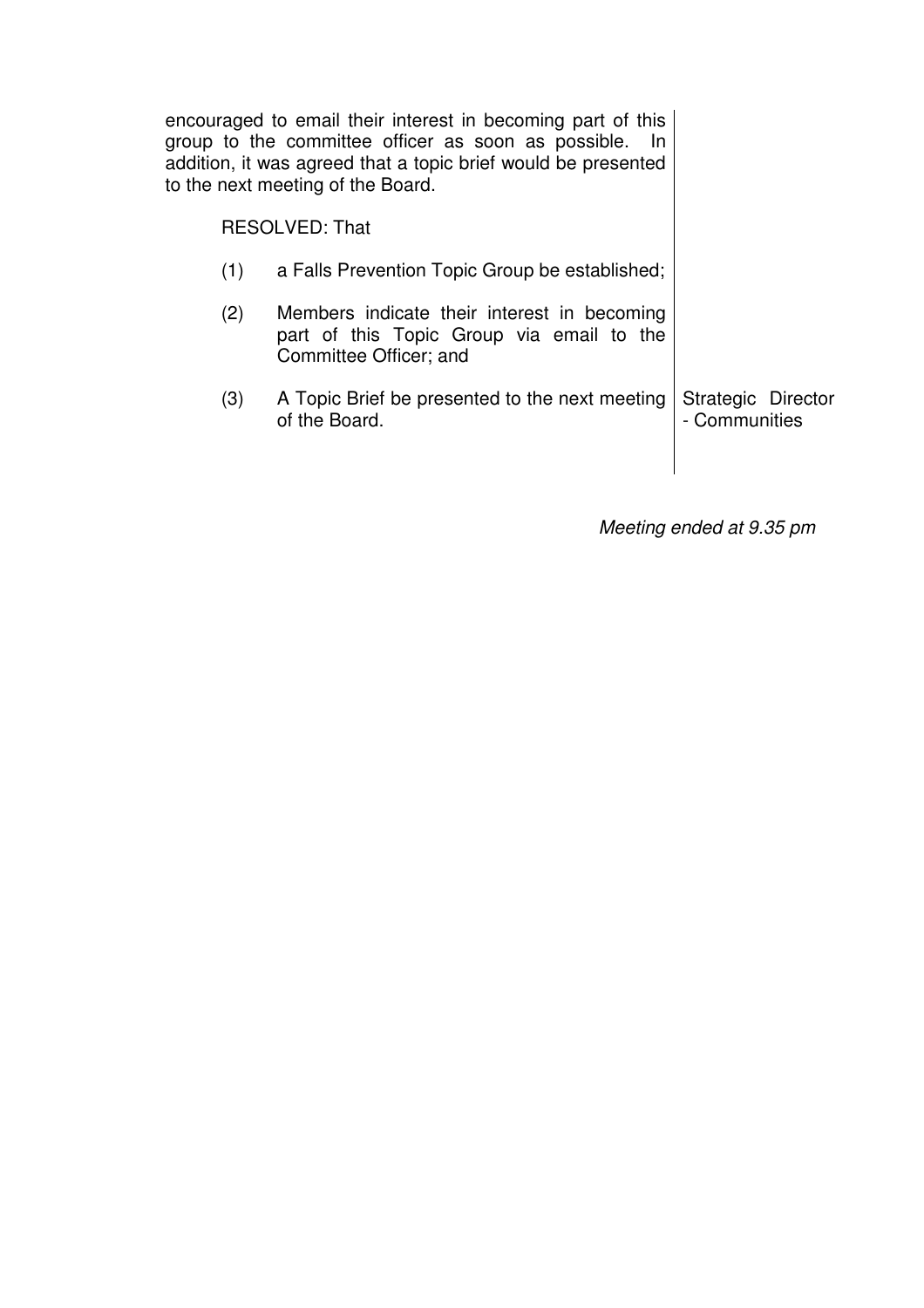# **HEALTH PPB – 10 JANUARY 2012**

# **PERFORMANCE MONITORING QUESTIONS AND RESPONSES**

#### **Questions submitted by Councillor MacManus**

### **Prevention and Assessment Services**

1 Page 191 – Milestone to develop Air Quality Action Plan – Is this a new milestone, it does not appear in the Q1 performance report?

### **Response**

**The Environmental, Public Health & Health Protection Division transferred into the Prevention & Assessment Department in April 2011. This Division previously reported for performance monitoring purposes to the Environment & Urban Renewal PPB.** 

**This has now been reported to Elected Members of Health PPB in Quarter 2. This could be additionally reported to Members of the Environment and Urban Renewal PPB, if Members so wish in future?** 

2 Page 192 – First Milestone. Milestone says recommendations of QIPP Review to be implemented by September 2011. Commentary says 'work continues' – Have the recommendations been fully implemented?

### **Response**

### **Yes final report due to Mersey Cluster shortly**

3 Page 192 – Third Milestone – Initial scoping done in April 2011 – What progress since then?

### **Response**

**In order to transform social care in line with Putting People First and fully implement Self Directed Support (SDS) the current way in which services are delivered in adult social care is being reviewed. The new model of working incorporates HHILS. A Reconfiguration Board and supportive working groups have been established in order to drive this agenda forward.** 

4 Page 198 – PA7 - Are the values percentages?

### **Response**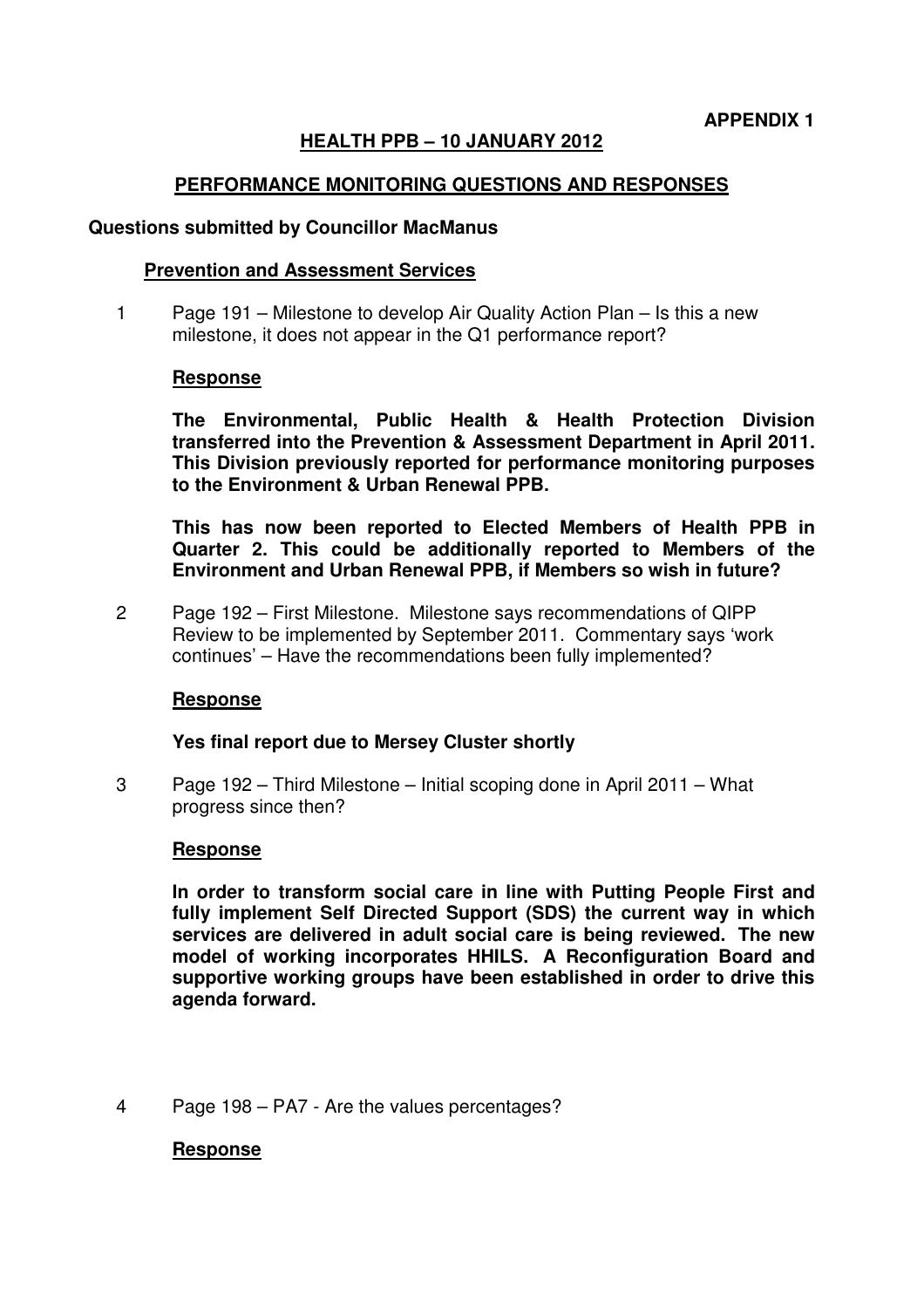# **The values stated are per 10,000 population not percentages**

5 Page 198 – PA10 – Is there any data now available?

# **Response**

**The data is not available at this point in time. An updated figure will be reported in the Quarter 3 report at the Health PPB on 6th March 2012.** 

6 Page 201 – PA26 – Why is the direction of travel downward if the commentary says the service is meeting targets?

### **Response**

**The Performance is marginally worse (357) compared to the same period Qtr2 2010/11, as 376 smokers quit last year. The Direction of travel indicator is thus red. The Department though expects to met the targets set for the year.** 

7 Appendix 3 – Measures PA8 and PA28 are not reported on this time. Reason please. PA18 has been added this time – again reason please?

### **Response**

**These have been reported to Safer PPB only in Qtr2.** 

**For PA18 – Local Air Pollution Control audits carried out, please refer to response for question 1 as stated above, now included for Health PPB in Quarter 2.** 

- 8 Page 206 Commentary on Accounts:-
	- (a) 'In Older People the increase this financial year is 8%' No explanation of why this is included in the commentary, is it an increase in numbers or spend? The percentage on its own does not help explain the adverse variance.

### **Response**

### **8% increase relates to an increase in numbers at the end of September 2011. Further details will be reported in Quarter 3.**

(b) The Recovery Plan – details needed. Remedial action was referred to in the September PPB report, Page 27. Do the November monthly accounts show if it is having an impact? What are the variances at the end of November?

### **Response**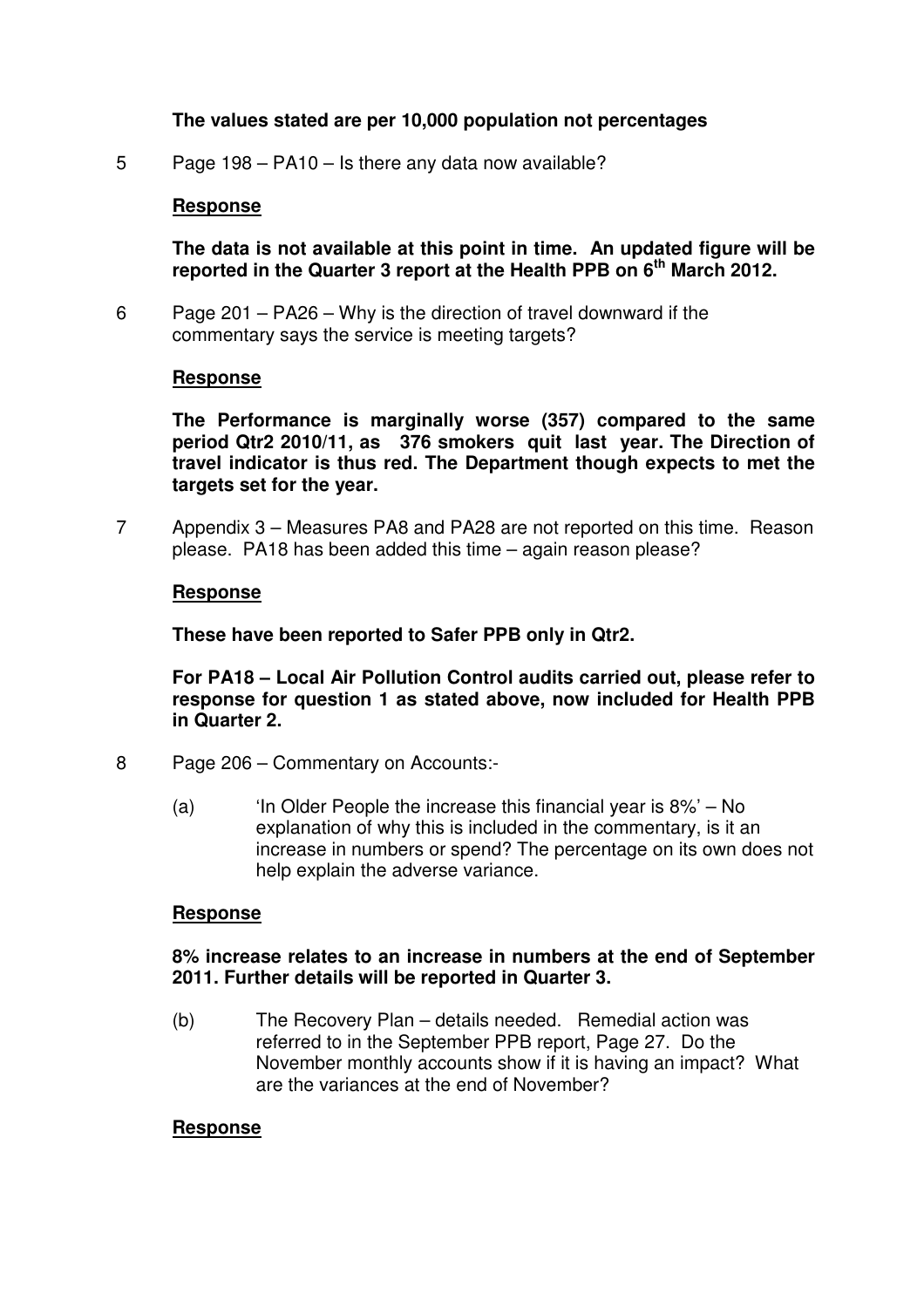- **i) Recovery plan has been implemented to support an overall reduction in the predicted overspend of the community care budget. In addition individual team plans have been put in place, to support the Care Management Teams to realise the target reduction in spend. Work is ongoing and it is proposed that this process would need to be continued over the next couple of years to ensure that budgets are brought back in line with available budget.**
- **ii) Community Care projected overspend has reduced by £530k since Q2.**
- **iii) A full analysis is being prepared for Q3 and will be available next week.**
- $(c)$  In the September report the annual budget was £21,390k. In this report it is £220,00k – What is the reason for this?

# **Response**

**Corporate Finance confirmed, information on budget virements will be collated as soon as possible.** 

- 9 I am looking for updates on 3 items in the Key Developments reported at the September PPB as follows:-
	- (a) Page 30 Housing Options for Disabled Adults A feasibility study was underway – Has it been completed, if so what were the results?

### **Response**

# **Work on the feasibility study is ongoing and officers aim to present a report to Communities Senior Management Team by May 2012.**

(b) Page 31 – Housing Solution Service – The Homeless Strategy Action Plan had a recommendation to develop a Strategic Partnership Group. What progress has been made?

# **Response**

**At the Homelessness Forum held in September 2011, Members agreed that the format of the Commissioning Framework for Homelessness Prevention in Halton needed to change. It was agreed that a Strategic Partnership Group would be established, supported by two sub groups. The sub groups, Temporary Accommodation and Evidence and Good Practice are established and have been involved in discussions to agree**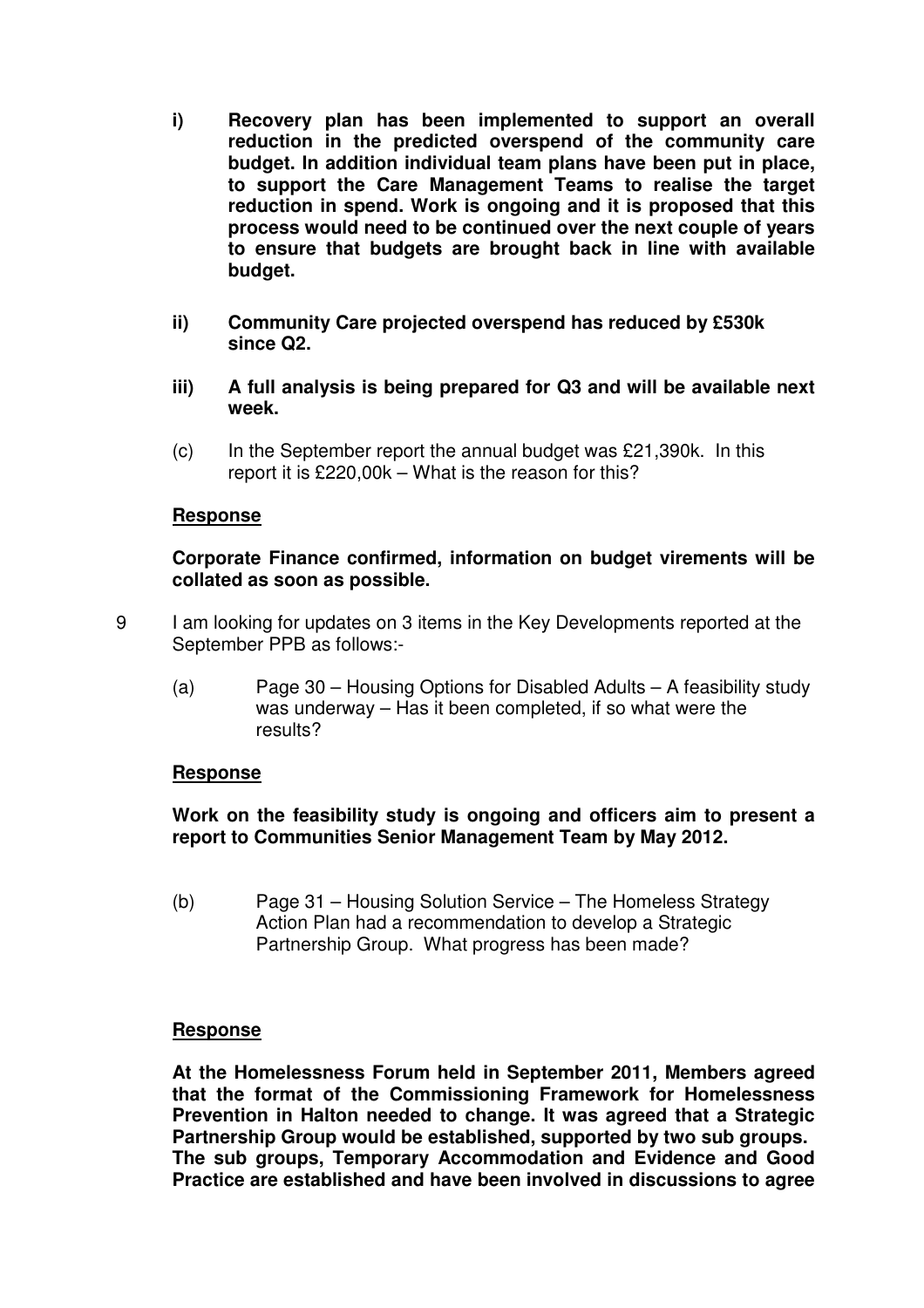# **the membership of the Strategic Partnership Group. The first meeting of the Partnership Group is due to be held at the end of January 2012.**

(c) Page 32 – Older People's Mental Health Service – Pathways into social care were to be considered in Q2. What progress has been made?

# **Response**

**This is now part of workstream related to 5Borough's reconfiguration. The Council is fully involved in the process.**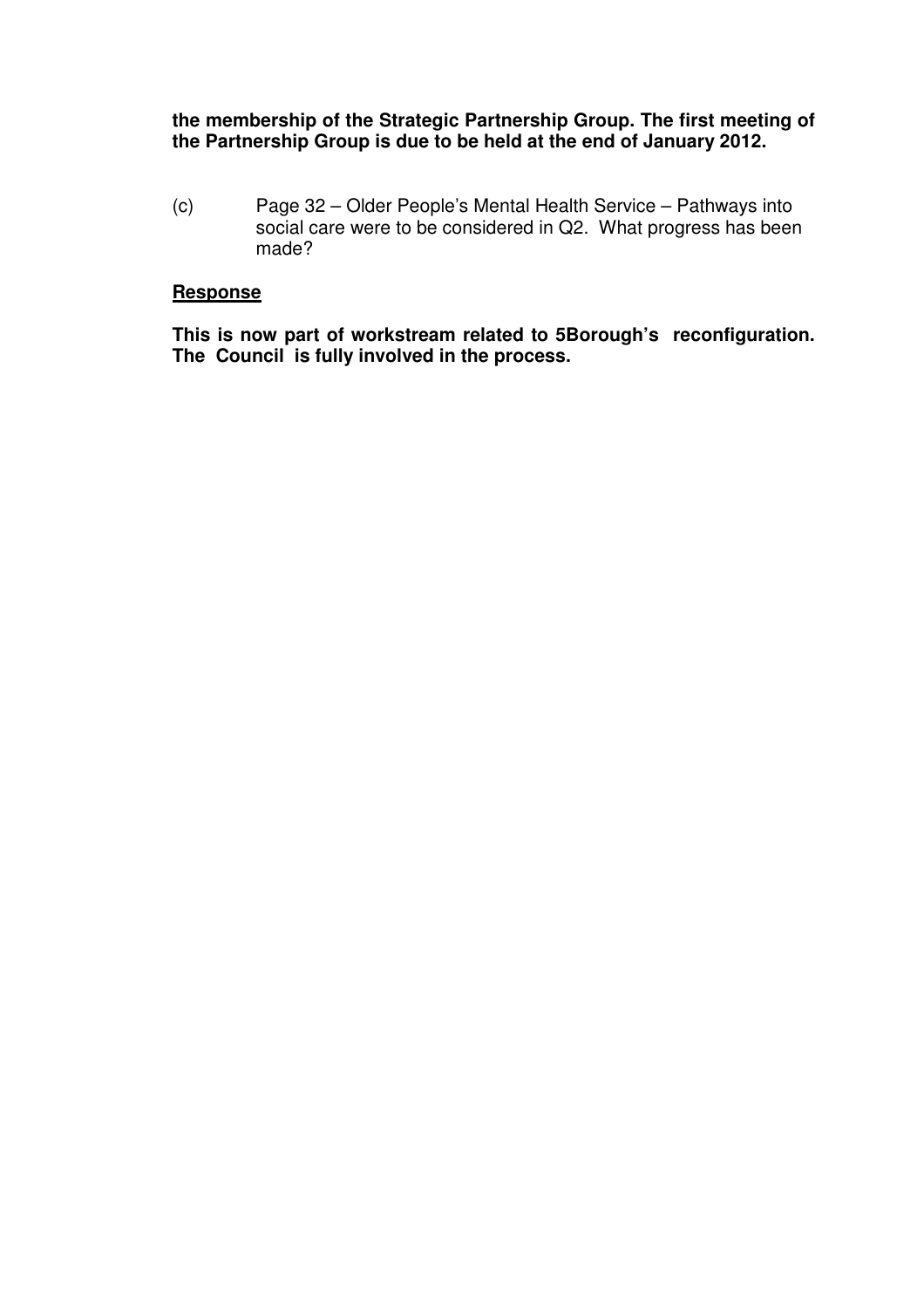# **Commissioning and Complex Care**

10 Page 213 – First milestone – What is the updated position?

# **Response**

**Funding identified for advisors, links also to 5borough's proposals for older people's mental health services. Dementia care advisors are to be in place by March 2012.** 

11 Page 213 – Second Milestone – At the PPB in September it was reported that the Council had agreed funding to March 2012 – What is the position post March?

### **Response**

**The Joint partnership bid was unsuccessful. Halton Carers Centre (HCC) have now submitted a single bid to the Big Lottery. Meanwhile work is being done with the PCT re:- joint partnership agreement to fund HCC** 

12 Page 216 – First Milestone – Has any contact been made with other Local Authorities?

### **Response**

**In November, along with a number of other local authorities, Halton was contacted by Liverpool to see if we would be interested in developing a cross boundary HealthWatch. We are in contact with Liverpool on an on-going basis as even though each LA has to have its own HealthWatch service and representation on the HWB Board, if we were to have a 'shared' host, or back office/support arrangement that may well provide some savings.** 

**The Department for Health have announced (3.1.12) that the implementation date for Local HealthWatch has been put back to April 2013, from October 2012, subject to Parliamentary approval. The implementation date for HealthWatch England, the body that will provide leadership, advice and support to local HealthWatch organisations, remains the same – October 2012.** 

**Prior to this announcement, Halton had already made contingency plans to ensure that the existing LINK Host contract was secure until such time that Local Health Watch was established, anticipating that the implementation date may be set back until April 2013. Executive Board Sub Group approved the extension of the LINK Host contract for up to an additional 12 months (from April 2012- March 2013) in November 2011.**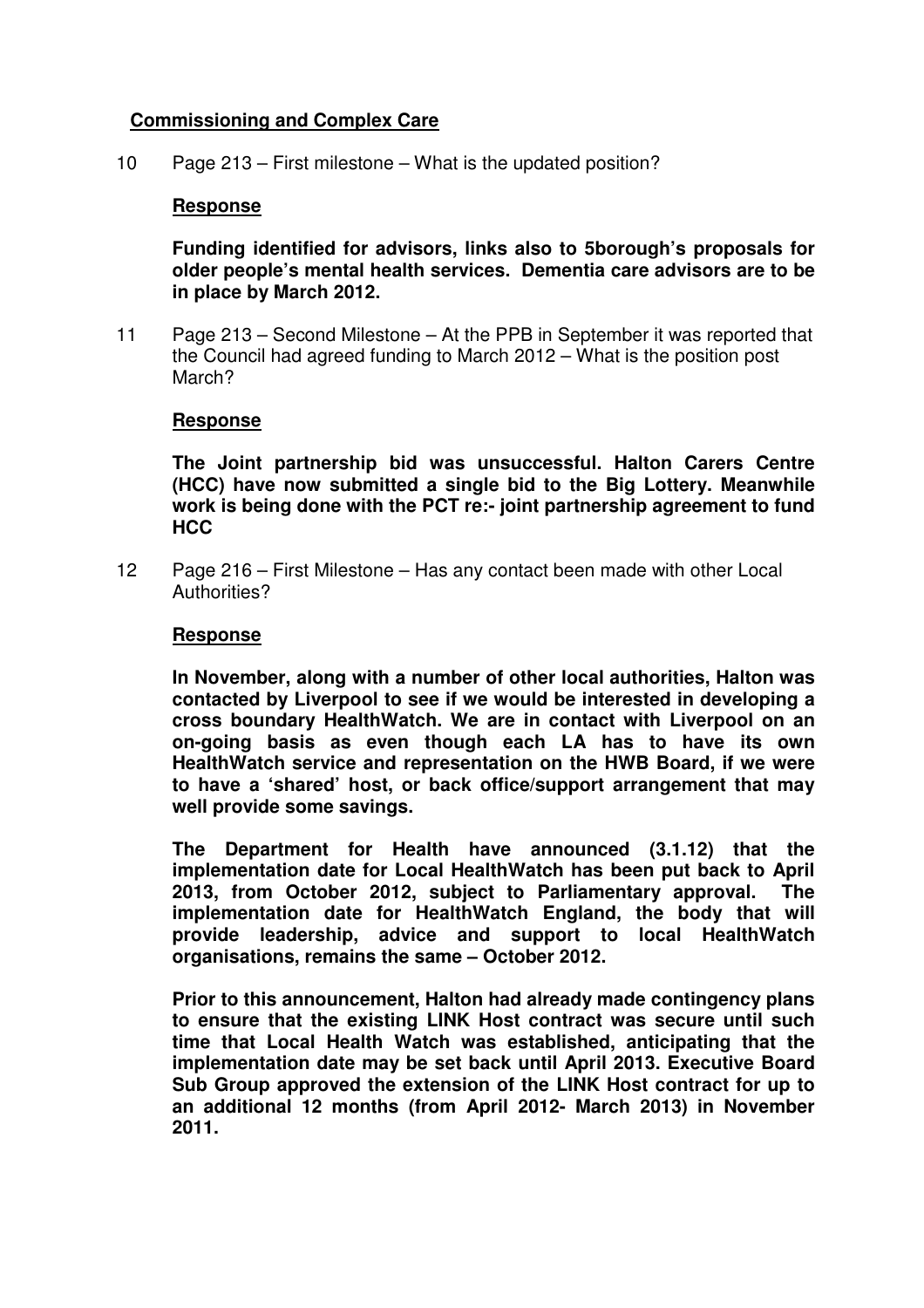13 Page 221 – Second Milestone – Will the target for carer's breaks be a performance indicator in future PPB reports?

# **Response**

**No – The new Communities Directorate Business Plan from April 2012 no longer has carers breaks as a specific milestone within it and therefore will not be subject to reporting back to PPB.** 

14 Page 221 – Third Milestone – How do we find hidden carers?

# **Response**

**Examples of actions by the Council to identify hidden carers:-** 

- **On-going publicity, face to face events during carers week and carers rights day**
- **Electronic signage in Halton Hospital, currently also exploring use within GP surgeries**
- **Newspaper advertisements**
- **Leaflet distribution**
- **Via the GP Liaison Worker**
- **Radio programmes/advertising raising the profile of carers.**
- 15 Page 222 Last Milestone What were the results of the mystery shopping project?

### **Response**

**The mystery shopping consultation took place in conjunction with the review of the contact centre. There were a total of 4 focus groups and in excess of 50 people who participated and the recommendations for changes to the service were made and agreed through Senior Management Team. These changes included the reduction of opening hours and relocation of the service.** 

| 16 | Page 230 - CCC22 - | <b>Actual</b><br>2010/11 | <b>Target</b><br>2011/12 |
|----|--------------------|--------------------------|--------------------------|
|    | Reported at Q1     | 2773                     | 2309                     |
|    | Reported at Q2     | 2809                     | 2916                     |

What is the reason for these changes?

### **Response**

**Updated information became available between Q1 and Q2 from NHS Halton & St Helens, through work undertaken by the Health Strategic Partnership. The target for 2011/12 was set in 2010/11 using previously reported data available at that time. Targets were thus revised for**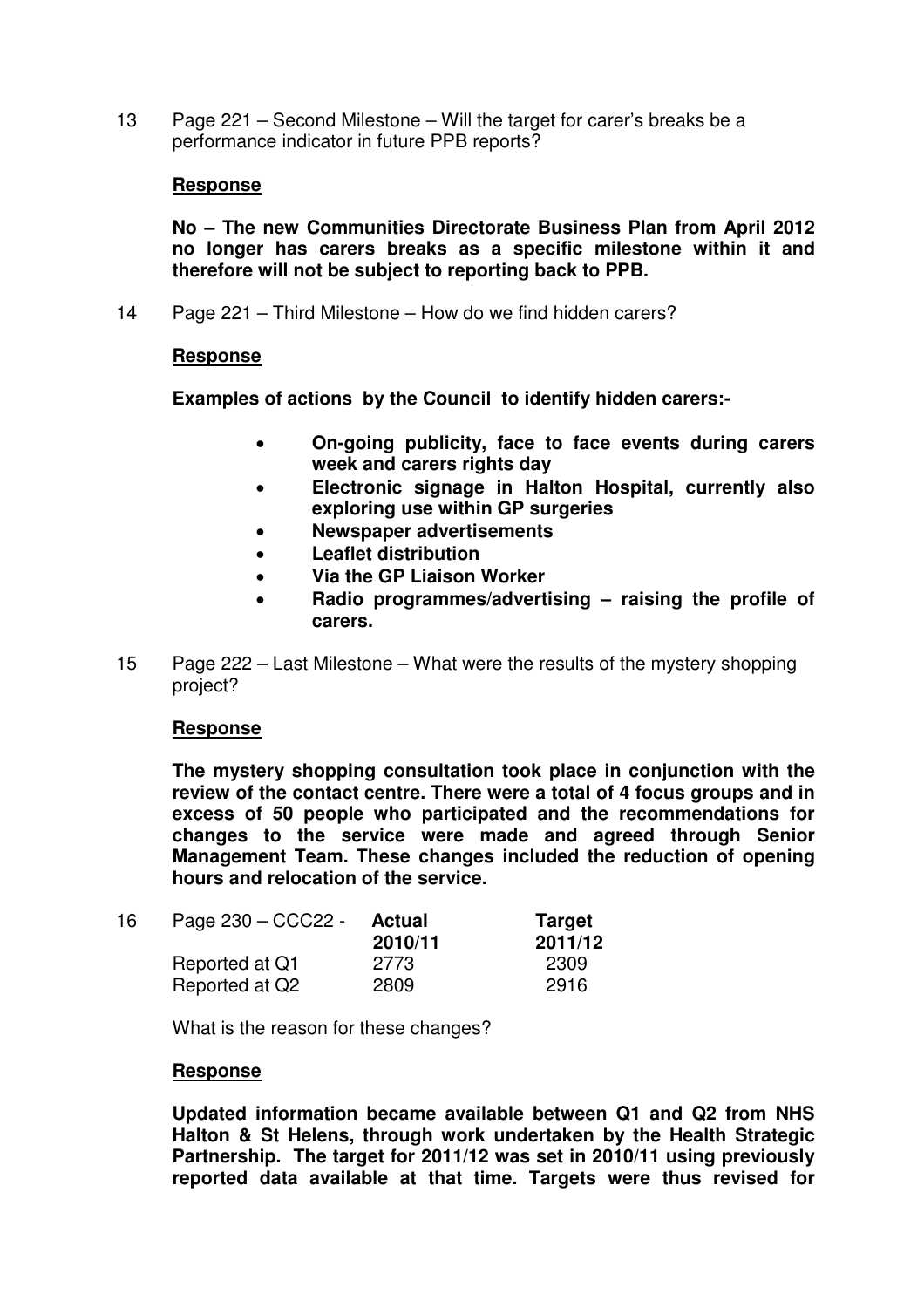**2011/12. Reducing Alcohol related hospital admissions is a key priority for the Council and PCT and included in the Sustainable Community Strategy for Health and Safer SSPs.** 

17 Page 233 – Accounts – The budget has changed from that reported in Q1. From £17495k to £18105k. What is the reason for this? (Comment – remedial action from Q1 seems to be working from  $E(29)$ k to £119k underspend)

# **Response**

**Corporate Finance confirmed information on budget virements will be collated as soon as possible.** 

18 Page 234 – Income from Community Centres – How much is this comparing to budget now? How much is budgeted for 2011/12?

### **Response**

**The income target to date is £141k, actual income to date is £158k.** 

**The full-year income target is £276k. There are a lot of year-end recharges (which are correctly included in the budget), which account for the significant difference between the target to date (as at 31 December), and the full-year target.** 

19 In the report at September PPB thee was a milestone to continue to negotiate with housing providers, Page 42. It does not appear in the report this time. What progress has been made since then?

### **Response**

**This has been reported to the Environment & Urban Renewal PPB in Quarter 2 falling within the remit of this PPB as regards Housing Strategy. Should Members wish this to be reported to Health PPB this can be included for quarter 3.** 

### **Commentary Update**

**With support from Halton Borough Council, Registered Providers in Halton have successfully secured funding through the Homes and Communities Agency to develop two new and additional extra care housing schemes.** 

**The first scheme is Naughton Fields on Liverpool Road, Ditton and is due for completion in July 2012. This is being developed by Halton Housing Trust and will consist of 47 units. The second scheme is at the Boardwalks, West Bank and is being developed by Cosmopolitan Housing Association and will incorporate 90 units and will be complete by early 2014.**